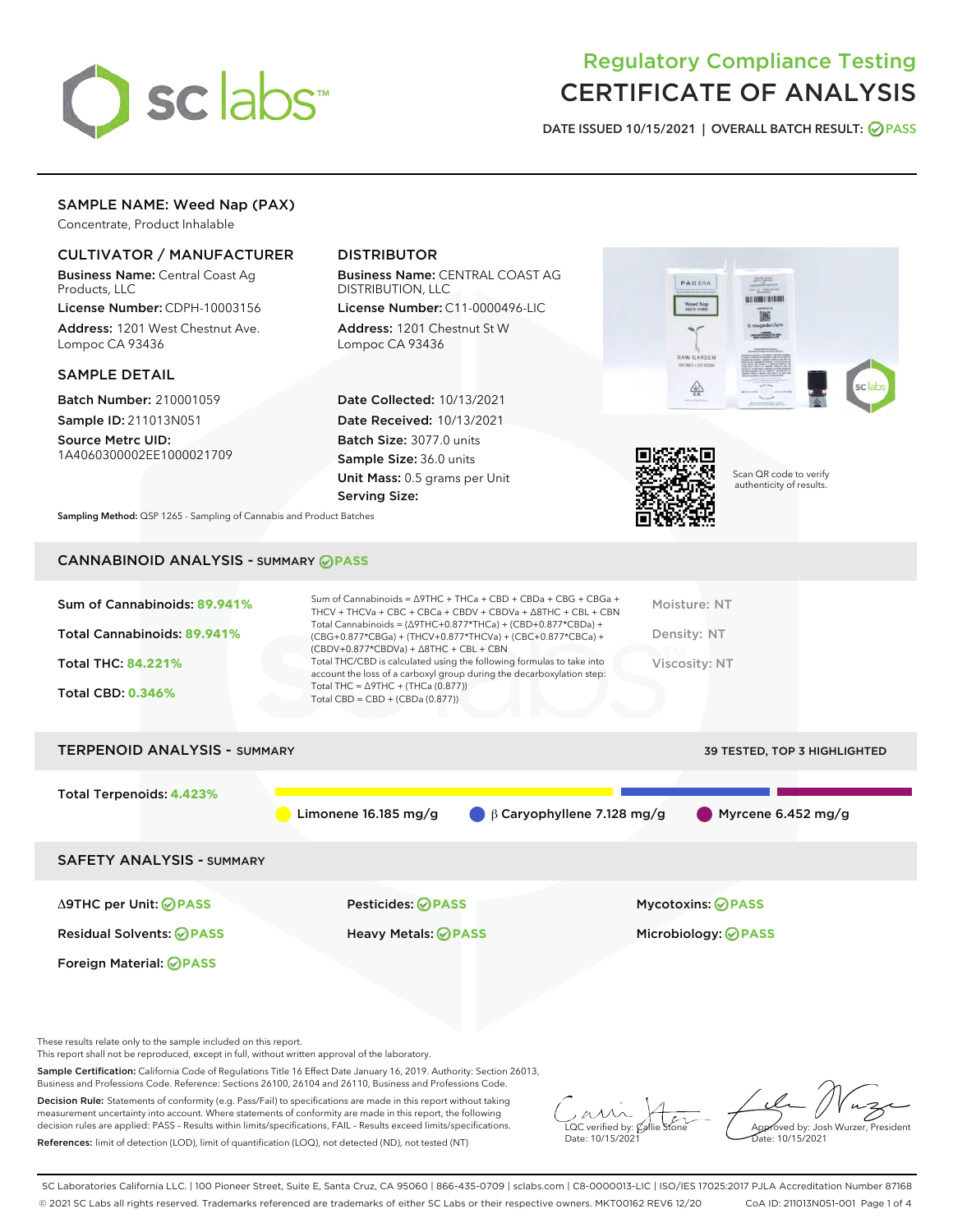



WEED NAP (PAX) | DATE ISSUED 10/15/2021 | OVERALL BATCH RESULT:  $\bigcirc$  PASS

### CANNABINOID TEST RESULTS - 10/15/2021 2 PASS

Tested by high-performance liquid chromatography with diode-array detection (HPLC-DAD). **Method:** QSP 1157 - Analysis of Cannabinoids by HPLC-DAD

#### TOTAL CANNABINOIDS: **89.941%**

Total Cannabinoids (Total THC) + (Total CBD) + (Total CBG) + (Total THCV) + (Total CBC) + (Total CBDV) + ∆8THC + CBL + CBN

TOTAL THC: **84.221%** Total THC (∆9THC+0.877\*THCa)

TOTAL CBD: **0.346%**

Total CBD (CBD+0.877\*CBDa)

TOTAL CBG: 3.134% Total CBG (CBG+0.877\*CBGa)

TOTAL THCV: 1.78% Total THCV (THCV+0.877\*THCVa)

TOTAL CBC: ND Total CBC (CBC+0.877\*CBCa)

TOTAL CBDV: ND Total CBDV (CBDV+0.877\*CBDVa)

| <b>COMPOUND</b>            | LOD/LOQ<br>(mg/g) | <b>MEASUREMENT</b><br><b>UNCERTAINTY</b><br>mg/g | <b>RESULT</b><br>(mg/g) | <b>RESULT</b><br>(%) |
|----------------------------|-------------------|--------------------------------------------------|-------------------------|----------------------|
| <b>A9THC</b>               | 0.06/0.26         | ±28.972                                          | 842.21                  | 84.221               |
| <b>CBG</b>                 | 0.06/0.19         | ±1.235                                           | 31.34                   | 3.134                |
| <b>THCV</b>                | 0.1/0.2           | ±0.89                                            | 17.8                    | 1.78                 |
| <b>CBD</b>                 | 0.07/0.29         | ±0.160                                           | 3.46                    | 0.346                |
| <b>CBN</b>                 | 0.1/0.3           | ±0.19                                            | 2.9                     | 0.29                 |
| $\triangle$ 8THC           | 0.1/0.4           | ±0.14                                            | 1.7                     | 0.17                 |
| <b>THCa</b>                | 0.05/0.14         | N/A                                              | <b>ND</b>               | <b>ND</b>            |
| <b>THCVa</b>               | 0.07/0.20         | N/A                                              | <b>ND</b>               | <b>ND</b>            |
| <b>CBDa</b>                | 0.02/0.19         | N/A                                              | <b>ND</b>               | <b>ND</b>            |
| <b>CBDV</b>                | 0.04/0.15         | N/A                                              | <b>ND</b>               | <b>ND</b>            |
| <b>CBDVa</b>               | 0.03/0.53         | N/A                                              | <b>ND</b>               | <b>ND</b>            |
| <b>CBGa</b>                | 0.1/0.2           | N/A                                              | <b>ND</b>               | <b>ND</b>            |
| <b>CBL</b>                 | 0.06 / 0.24       | N/A                                              | <b>ND</b>               | <b>ND</b>            |
| <b>CBC</b>                 | 0.2 / 0.5         | N/A                                              | <b>ND</b>               | <b>ND</b>            |
| <b>CBCa</b>                | 0.07/0.28         | N/A                                              | <b>ND</b>               | <b>ND</b>            |
| <b>SUM OF CANNABINOIDS</b> |                   |                                                  | 899.41 mg/g             | 89.941%              |

#### **UNIT MASS: 0.5 grams per Unit**

| ∆9THC per Unit                        | 1120 per-package limit     | 421.10 mg/unit<br><b>PASS</b> |
|---------------------------------------|----------------------------|-------------------------------|
| <b>Total THC per Unit</b>             |                            | 421.10 mg/unit                |
| <b>CBD per Unit</b>                   |                            | $1.73$ mg/unit                |
| <b>Total CBD per Unit</b>             |                            | $1.73$ mg/unit                |
| Sum of Cannabinoids<br>per Unit       |                            | 449.70 mg/unit                |
| <b>Total Cannabinoids</b><br>per Unit |                            | 449.60 mg/unit                |
| <b>MOISTURE TEST RESULT</b>           | <b>DENSITY TEST RESULT</b> | <b>VISCOSITY TEST RESULT</b>  |

Not Tested

Not Tested

Not Tested

| <b>TERPENOID TEST RESULTS - 10/15/2021</b> |
|--------------------------------------------|
|--------------------------------------------|

Terpene analysis utilizing gas chromatography-flame ionization detection (GC-FID). **Method:** QSP 1192 - Analysis of Terpenoids by GC-FID

| <b>COMPOUND</b>         | LOD/LOQ<br>(mg/g) | <b>MEASUREMENT</b><br><b>UNCERTAINTY</b><br>mg/g | <b>RESULT</b><br>(mg/g)                         | <b>RESULT</b><br>(%) |
|-------------------------|-------------------|--------------------------------------------------|-------------------------------------------------|----------------------|
| Limonene                | 0.005 / 0.016     | ±0.2314                                          | 16.185                                          | 1.6185               |
| $\beta$ Caryophyllene   | 0.004 / 0.012     | ±0.2538                                          | 7.128                                           | 0.7128               |
| <b>Myrcene</b>          | 0.008 / 0.025     | ±0.0832                                          | 6.452                                           | 0.6452               |
| Terpinolene             | 0.008 / 0.026     | ±0.0878                                          | 4.285                                           | 0.4285               |
| $\beta$ Pinene          | 0.004 / 0.014     | ±0.0292                                          | 2.535                                           | 0.2535               |
| $\alpha$ Pinene         | 0.005 / 0.017     | ±0.0145                                          | 1.681                                           | 0.1681               |
| $\alpha$ Humulene       | 0.009 / 0.029     | ±0.0511                                          | 1.591                                           | 0.1591               |
| Linalool                | 0.009 / 0.032     | ±0.0523                                          | 1.376                                           | 0.1376               |
| Fenchol                 | 0.010 / 0.034     | ±0.0291                                          | 0.753                                           | 0.0753               |
| trans-β-Farnesene       | 0.008 / 0.025     | ±0.0118                                          | 0.331                                           | 0.0331               |
| Camphene                | 0.005 / 0.015     | ±0.0037                                          | 0.324                                           | 0.0324               |
| <b>Terpineol</b>        | 0.016 / 0.055     | ±0.0176                                          | 0.286                                           | 0.0286               |
| Ocimene                 | 0.011 / 0.038     | ±0.0091                                          | 0.285                                           | 0.0285               |
| $\alpha$ Phellandrene   | 0.006 / 0.020     | ±0.0031                                          | 0.231                                           | 0.0231               |
| 3 Carene                | 0.005 / 0.018     | ±0.0025                                          | 0.174                                           | 0.0174               |
| $\alpha$ Terpinene      | 0.005 / 0.017     | ±0.0022                                          | 0.145                                           | 0.0145               |
| <b>Borneol</b>          | 0.005 / 0.016     | ±0.0050                                          | 0.119                                           | 0.0119               |
| $\gamma$ Terpinene      | 0.006 / 0.018     | ±0.0013                                          | 0.075                                           | 0.0075               |
| $\alpha$ Bisabolol      | 0.008 / 0.026     | ±0.0038                                          | 0.071                                           | 0.0071               |
| Caryophyllene<br>Oxide  | 0.010 / 0.033     | ±0.0026                                          | 0.056                                           | 0.0056               |
| Fenchone                | 0.009 / 0.028     | ±0.0015                                          | 0.051                                           | 0.0051               |
| Citronellol             | 0.003 / 0.010     | ±0.0021                                          | 0.043                                           | 0.0043               |
| Nerolidol               | 0.009 / 0.028     | ±0.0023                                          | 0.037                                           | 0.0037               |
| Geraniol                | 0.002 / 0.007     | ±0.0007                                          | 0.016                                           | 0.0016               |
| p-Cymene                | 0.005 / 0.016     | N/A                                              | <loq< th=""><th><loq< th=""></loq<></th></loq<> | <loq< th=""></loq<>  |
| Nerol                   | 0.003 / 0.011     | N/A                                              | <loq< th=""><th><loq< th=""></loq<></th></loq<> | <loq< th=""></loq<>  |
| Sabinene                | 0.004 / 0.014     | N/A                                              | ND                                              | <b>ND</b>            |
| Eucalyptol              | 0.006 / 0.018     | N/A                                              | <b>ND</b>                                       | <b>ND</b>            |
| Sabinene Hydrate        | 0.006 / 0.022     | N/A                                              | ND                                              | <b>ND</b>            |
| (-)-Isopulegol          | 0.005 / 0.016     | N/A                                              | <b>ND</b>                                       | <b>ND</b>            |
| Camphor                 | 0.006 / 0.019     | N/A                                              | ND                                              | ND                   |
| Isoborneol              | 0.004 / 0.012     | N/A                                              | ND                                              | ND                   |
| Menthol                 | 0.008 / 0.025     | N/A                                              | <b>ND</b>                                       | ND                   |
| R-(+)-Pulegone          | 0.003 / 0.011     | N/A                                              | <b>ND</b>                                       | <b>ND</b>            |
| <b>Geranyl Acetate</b>  | 0.004 / 0.014     | N/A                                              | ND                                              | ND                   |
| $\alpha$ Cedrene        | 0.005 / 0.016     | N/A                                              | ND                                              | ND                   |
| Valencene               | 0.009 / 0.030     | N/A                                              | <b>ND</b>                                       | <b>ND</b>            |
| Guaiol                  | 0.009 / 0.030     | N/A                                              | ND                                              | ND                   |
| Cedrol                  | 0.008 / 0.027     | N/A                                              | <b>ND</b>                                       | ND                   |
| <b>TOTAL TERPENOIDS</b> |                   |                                                  | 44.230 mg/g                                     | 4.423%               |

SC Laboratories California LLC. | 100 Pioneer Street, Suite E, Santa Cruz, CA 95060 | 866-435-0709 | sclabs.com | C8-0000013-LIC | ISO/IES 17025:2017 PJLA Accreditation Number 87168 © 2021 SC Labs all rights reserved. Trademarks referenced are trademarks of either SC Labs or their respective owners. MKT00162 REV6 12/20 CoA ID: 211013N051-001 Page 2 of 4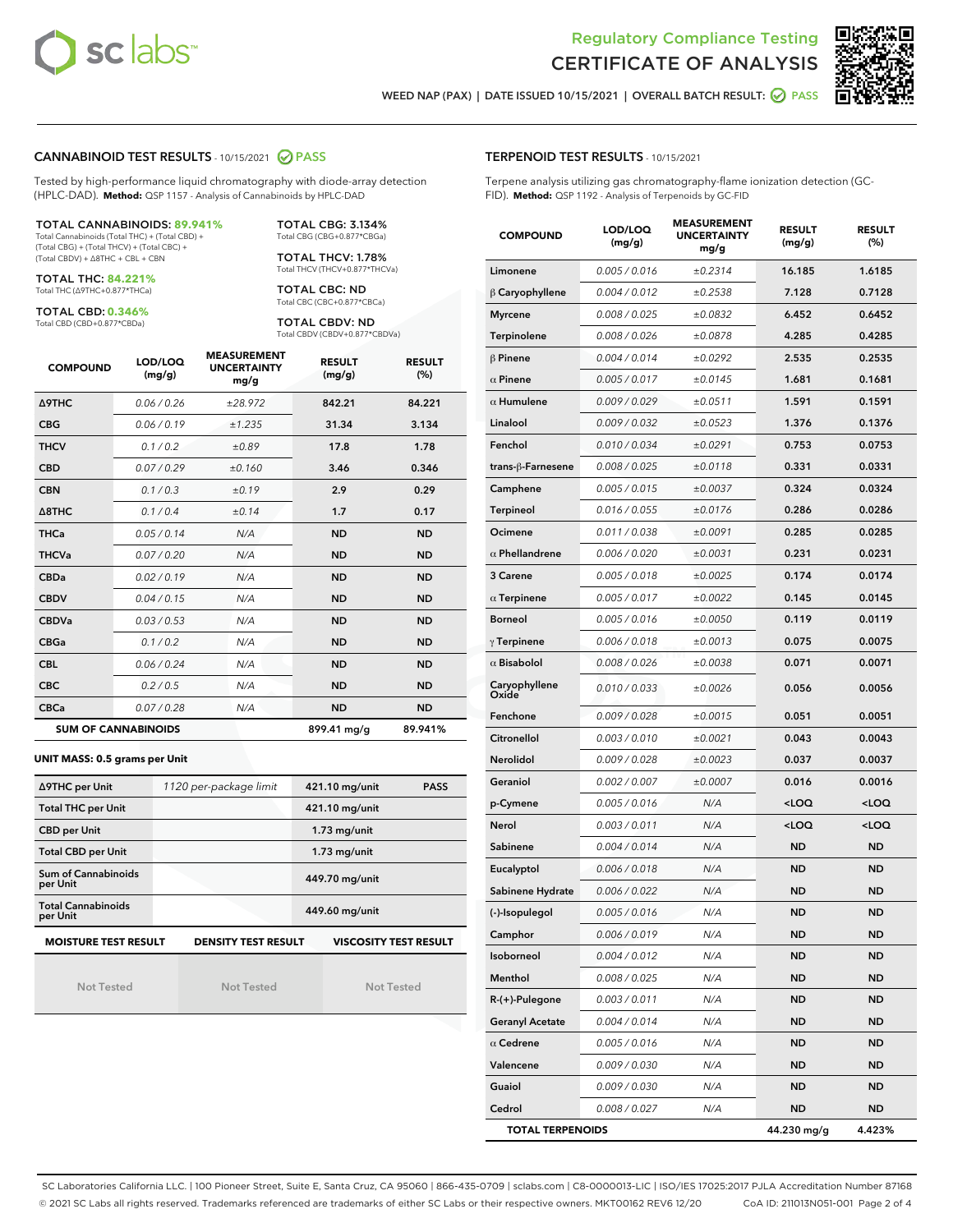



WEED NAP (PAX) | DATE ISSUED 10/15/2021 | OVERALL BATCH RESULT:  $\bigcirc$  PASS

# CATEGORY 1 PESTICIDE TEST RESULTS - 10/14/2021 2 PASS

Pesticide and plant growth regulator analysis utilizing high-performance liquid chromatography-mass spectrometry (HPLC-MS) or gas chromatography-mass spectrometry (GC-MS). \*GC-MS utilized where indicated. **Method:** QSP 1212 - Analysis of Pesticides and Mycotoxins by LC-MS or QSP 1213 - Analysis of Pesticides by GC-MS

| <b>COMPOUND</b>             | LOD/LOQ<br>$(\mu g/g)$ | <b>ACTION</b><br><b>LIMIT</b><br>$(\mu g/g)$ | <b>MEASUREMENT</b><br><b>UNCERTAINTY</b><br>µg/g | <b>RESULT</b><br>$(\mu g/g)$ | <b>RESULT</b> |
|-----------------------------|------------------------|----------------------------------------------|--------------------------------------------------|------------------------------|---------------|
| Aldicarb                    | 0.03/0.08              | $>$ LOD                                      | N/A                                              | <b>ND</b>                    | <b>PASS</b>   |
| Carbofuran                  | 0.02 / 0.05            | $\ge$ LOD                                    | N/A                                              | <b>ND</b>                    | <b>PASS</b>   |
| Chlordane*                  | 0.03/0.08              | $>$ LOD                                      | N/A                                              | <b>ND</b>                    | <b>PASS</b>   |
| Chlorfenapyr*               | 0.03 / 0.10            | $\ge$ LOD                                    | N/A                                              | <b>ND</b>                    | <b>PASS</b>   |
| Chlorpyrifos                | 0.02 / 0.06            | $\ge$ LOD                                    | N/A                                              | <b>ND</b>                    | <b>PASS</b>   |
| Coumaphos                   | 0.02 / 0.07            | $\ge$ LOD                                    | N/A                                              | <b>ND</b>                    | <b>PASS</b>   |
| Daminozide                  | 0.02 / 0.07            | $\ge$ LOD                                    | N/A                                              | <b>ND</b>                    | <b>PASS</b>   |
| <b>DDVP</b><br>(Dichlorvos) | 0.03/0.09              | $\ge$ LOD                                    | N/A                                              | <b>ND</b>                    | <b>PASS</b>   |
| <b>Dimethoate</b>           | 0.03 / 0.08            | $\ge$ LOD                                    | N/A                                              | <b>ND</b>                    | <b>PASS</b>   |
| Ethoprop(hos)               | 0.03/0.10              | $\ge$ LOD                                    | N/A                                              | <b>ND</b>                    | <b>PASS</b>   |
| Etofenprox                  | 0.02 / 0.06            | $\ge$ LOD                                    | N/A                                              | <b>ND</b>                    | <b>PASS</b>   |
| Fenoxycarb                  | 0.03 / 0.08            | $\ge$ LOD                                    | N/A                                              | <b>ND</b>                    | <b>PASS</b>   |
| Fipronil                    | 0.03/0.08              | $>$ LOD                                      | N/A                                              | <b>ND</b>                    | <b>PASS</b>   |
| Imazalil                    | 0.02 / 0.06            | $\ge$ LOD                                    | N/A                                              | <b>ND</b>                    | <b>PASS</b>   |
| Methiocarb                  | 0.02 / 0.07            | $\ge$ LOD                                    | N/A                                              | <b>ND</b>                    | <b>PASS</b>   |
| Methyl<br>parathion         | 0.03/0.10              | $\ge$ LOD                                    | N/A                                              | <b>ND</b>                    | <b>PASS</b>   |
| <b>Mevinphos</b>            | 0.03/0.09              | $\ge$ LOD                                    | N/A                                              | <b>ND</b>                    | <b>PASS</b>   |
| Paclobutrazol               | 0.02 / 0.05            | $>$ LOD                                      | N/A                                              | <b>ND</b>                    | <b>PASS</b>   |
| Propoxur                    | 0.03/0.09              | $\ge$ LOD                                    | N/A                                              | <b>ND</b>                    | <b>PASS</b>   |
| Spiroxamine                 | 0.03 / 0.08            | $\ge$ LOD                                    | N/A                                              | <b>ND</b>                    | <b>PASS</b>   |
| Thiacloprid                 | 0.03/0.10              | $\ge$ LOD                                    | N/A                                              | <b>ND</b>                    | <b>PASS</b>   |

#### CATEGORY 2 PESTICIDE TEST RESULTS - 10/14/2021 @ PASS

| <b>COMPOUND</b>          | LOD/LOO<br>$(\mu g/g)$ | <b>ACTION</b><br>LIMIT<br>$(\mu g/g)$ | <b>MEASUREMENT</b><br><b>UNCERTAINTY</b><br>$\mu$ g/g | <b>RESULT</b><br>$(\mu g/g)$ | <b>RESULT</b> |
|--------------------------|------------------------|---------------------------------------|-------------------------------------------------------|------------------------------|---------------|
| Abamectin                | 0.03/0.10              | 0.1                                   | N/A                                                   | <b>ND</b>                    | <b>PASS</b>   |
| Acephate                 | 0.02/0.07              | 0.1                                   | N/A                                                   | <b>ND</b>                    | <b>PASS</b>   |
| Acequinocyl              | 0.02/0.07              | 0.1                                   | N/A                                                   | <b>ND</b>                    | <b>PASS</b>   |
| Acetamiprid              | 0.02/0.05              | 0.1                                   | N/A                                                   | <b>ND</b>                    | <b>PASS</b>   |
| Azoxystrobin             | 0.02/0.07              | 0.1                                   | N/A                                                   | <b>ND</b>                    | <b>PASS</b>   |
| <b>Bifenazate</b>        | 0.01/0.04              | 0.1                                   | N/A                                                   | <b>ND</b>                    | <b>PASS</b>   |
| <b>Bifenthrin</b>        | 0.02/0.05              | 3                                     | N/A                                                   | <b>ND</b>                    | <b>PASS</b>   |
| <b>Boscalid</b>          | 0.03/0.09              | 0.1                                   | N/A                                                   | <b>ND</b>                    | <b>PASS</b>   |
| Captan                   | 0.19/0.57              | 0.7                                   | N/A                                                   | <b>ND</b>                    | <b>PASS</b>   |
| Carbaryl                 | 0.02/0.06              | 0.5                                   | N/A                                                   | <b>ND</b>                    | <b>PASS</b>   |
| Chlorantranilip-<br>role | 0.04/0.12              | 10                                    | N/A                                                   | <b>ND</b>                    | <b>PASS</b>   |
| Clofentezine             | 0.03/0.09              | 0.1                                   | N/A                                                   | <b>ND</b>                    | <b>PASS</b>   |

# CATEGORY 2 PESTICIDE TEST RESULTS - 10/14/2021 continued

| <b>COMPOUND</b>               | LOD/LOQ<br>(µg/g) | <b>ACTION</b><br>LIMIT<br>$(\mu g/g)$ | <b>MEASUREMENT</b><br><b>UNCERTAINTY</b><br>µg/g | <b>RESULT</b><br>(µg/g) | <b>RESULT</b> |
|-------------------------------|-------------------|---------------------------------------|--------------------------------------------------|-------------------------|---------------|
| Cyfluthrin                    | 0.12 / 0.38       | $\overline{c}$                        | N/A                                              | ND                      | <b>PASS</b>   |
| Cypermethrin                  | 0.11 / 0.32       | 1                                     | N/A                                              | ND                      | <b>PASS</b>   |
| Diazinon                      | 0.02 / 0.05       | 0.1                                   | N/A                                              | ND                      | <b>PASS</b>   |
| Dimethomorph                  | 0.03 / 0.09       | $\overline{2}$                        | N/A                                              | ND                      | <b>PASS</b>   |
| Etoxazole                     | 0.02 / 0.06       | 0.1                                   | N/A                                              | ND                      | <b>PASS</b>   |
| Fenhexamid                    | 0.03 / 0.09       | 0.1                                   | N/A                                              | ND                      | <b>PASS</b>   |
| Fenpyroximate                 | 0.02 / 0.06       | 0.1                                   | N/A                                              | ND                      | <b>PASS</b>   |
| Flonicamid                    | 0.03 / 0.10       | 0.1                                   | N/A                                              | ND                      | <b>PASS</b>   |
| Fludioxonil                   | 0.03 / 0.10       | 0.1                                   | N/A                                              | ND                      | <b>PASS</b>   |
| Hexythiazox                   | 0.02 / 0.07       | 0.1                                   | N/A                                              | <b>ND</b>               | <b>PASS</b>   |
| Imidacloprid                  | 0.04 / 0.11       | 5                                     | N/A                                              | ND                      | <b>PASS</b>   |
| Kresoxim-methyl               | 0.02 / 0.07       | 0.1                                   | N/A                                              | ND                      | <b>PASS</b>   |
| Malathion                     | 0.03 / 0.09       | 0.5                                   | N/A                                              | ND                      | <b>PASS</b>   |
| Metalaxyl                     | 0.02 / 0.07       | $\overline{c}$                        | N/A                                              | ND                      | <b>PASS</b>   |
| Methomyl                      | 0.03 / 0.10       | $\mathbf{1}$                          | N/A                                              | <b>ND</b>               | <b>PASS</b>   |
| Myclobutanil                  | 0.03 / 0.09       | 0.1                                   | N/A                                              | <b>ND</b>               | <b>PASS</b>   |
| Naled                         | 0.02 / 0.07       | 0.1                                   | N/A                                              | ND                      | <b>PASS</b>   |
| Oxamyl                        | 0.04 / 0.11       | 0.5                                   | N/A                                              | ND                      | <b>PASS</b>   |
| Pentachloronitro-<br>benzene* | 0.03 / 0.09       | 0.1                                   | N/A                                              | ND                      | <b>PASS</b>   |
| Permethrin                    | 0.04 / 0.12       | 0.5                                   | N/A                                              | <b>ND</b>               | <b>PASS</b>   |
| Phosmet                       | 0.03 / 0.10       | 0.1                                   | N/A                                              | <b>ND</b>               | <b>PASS</b>   |
| Piperonylbu-<br>toxide        | 0.02 / 0.07       | 3                                     | N/A                                              | ND                      | <b>PASS</b>   |
| Prallethrin                   | 0.03 / 0.08       | 0.1                                   | N/A                                              | <b>ND</b>               | <b>PASS</b>   |
| Propiconazole                 | 0.02 / 0.07       | 0.1                                   | N/A                                              | ND                      | <b>PASS</b>   |
| Pyrethrins                    | 0.04 / 0.12       | 0.5                                   | N/A                                              | ND                      | <b>PASS</b>   |
| Pyridaben                     | 0.02 / 0.07       | 0.1                                   | N/A                                              | ND                      | <b>PASS</b>   |
| Spinetoram                    | 0.02 / 0.07       | 0.1                                   | N/A                                              | ND                      | <b>PASS</b>   |
| Spinosad                      | 0.02 / 0.07       | 0.1                                   | N/A                                              | ND                      | <b>PASS</b>   |
| Spiromesifen                  | 0.02 / 0.05       | 0.1                                   | N/A                                              | <b>ND</b>               | <b>PASS</b>   |
| Spirotetramat                 | 0.02 / 0.06       | 0.1                                   | N/A                                              | ND                      | <b>PASS</b>   |
| Tebuconazole                  | 0.02 / 0.07       | 0.1                                   | N/A                                              | ND                      | <b>PASS</b>   |
| Thiamethoxam                  | 0.03 / 0.10       | 5                                     | N/A                                              | ND                      | <b>PASS</b>   |
| Trifloxystrobin               | 0.03 / 0.08       | 0.1                                   | N/A                                              | <b>ND</b>               | <b>PASS</b>   |

SC Laboratories California LLC. | 100 Pioneer Street, Suite E, Santa Cruz, CA 95060 | 866-435-0709 | sclabs.com | C8-0000013-LIC | ISO/IES 17025:2017 PJLA Accreditation Number 87168 © 2021 SC Labs all rights reserved. Trademarks referenced are trademarks of either SC Labs or their respective owners. MKT00162 REV6 12/20 CoA ID: 211013N051-001 Page 3 of 4